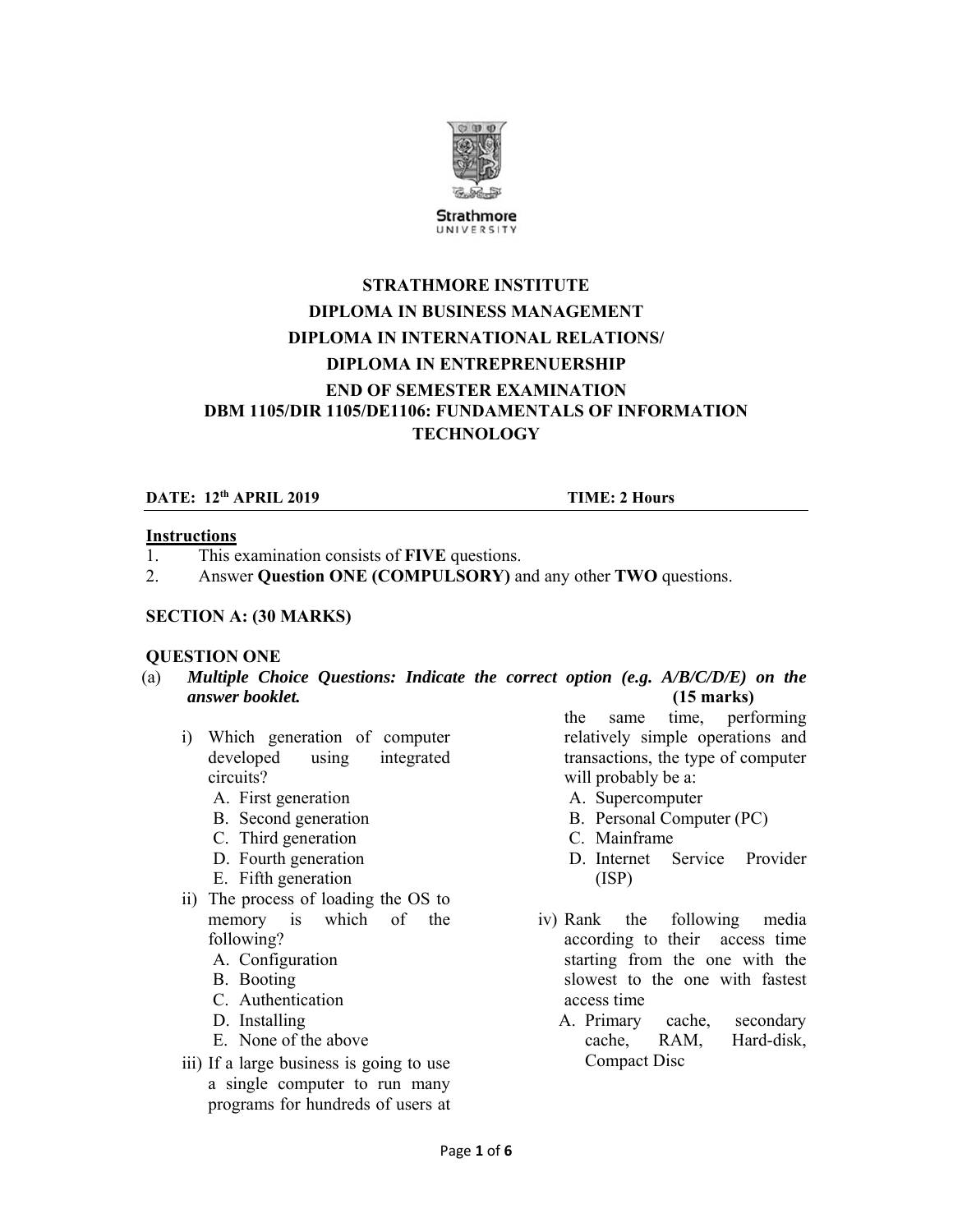- B. Compact Disc, Hard-disk, RAM, secondary cache, Primary cache
- C. Hard-disk, Compact Disc, Secondary cache, primary cache, RAM
- D. Secondary cache, Primary cache, Hard-disk, RAM, Compact Disc
- v) Which one of the following is **not** an element of software?
	- A. Visual Display Unit
	- B. Operating System
	- C. Utilities
	- D. Application packages
- vi) Which one of the following approximate measures is used to express a terabyte (TB)?
	- A. 1,000 bytes of storage
	- B. 1000,000 bytes of storage
	- C. 1,000,000,000 bytes of storage
	- D. 1,000,000,000,000 bytes of storage
- vii)RAM provides a computer with:
	- A. A temporary memory storage location
	- B. A place to store information as it is being swapped in and out of the CPU registers during data processing
	- C. A place to store memoryresident programs during processing
	- D. All of the above
- viii) is the science that attempts to produce machines that display the same type of intelligence that humans do.
	- A. Parallel processing
	- B. Nanotechnology
	- C. Simulation
	- D. Artificial intelligence (AI)
	- E. None of these
- ix) Which formulae from the list will give you the same results as this:  $=(A2+A3+A4+A5+A6+A7)/6?$ 
	- A.  $=$ AVERAGE (A2\*A7)
- B. = SUM  $(A2:A7)/6$
- $C. = AVERAGE (A2:A7)$
- $D. = AVERAGE (A2, A7)$
- E. All of the above
- x) In Microsoft Excel, what is the intersection between a row and column called?
	- A. A matrix
	- B. A cell
	- C. A range
	- D. A block
- xi) In order to access resources on the Internet, the location or address of the resources must be specified. These addresses are called:
	- A. Uniform Resource Locators (URLs)
	- B. E-mail forms
	- C. Packets
	- D. Microsoft Network (MSN)
- xii)If a university sets up a webbased information system that the students could access to record student grades and to advise students, that would be an example of a/an
	- A. CRM
	- B. Intranet
	- C. ERP
	- D. Extranet
	- E. None of the above
- xiii) An information system that supports the planning and assessment needs of executive management is
	- A. DSS
	- B. TPS
	- C. ERP
	- D. MIS
	- E. None of the above
- xiv) Which of the following is NOT an example of a solid state storage device?
	- A. Cache memory
	- B. Express Card
	- C. Smart card
	- D. Flash memory card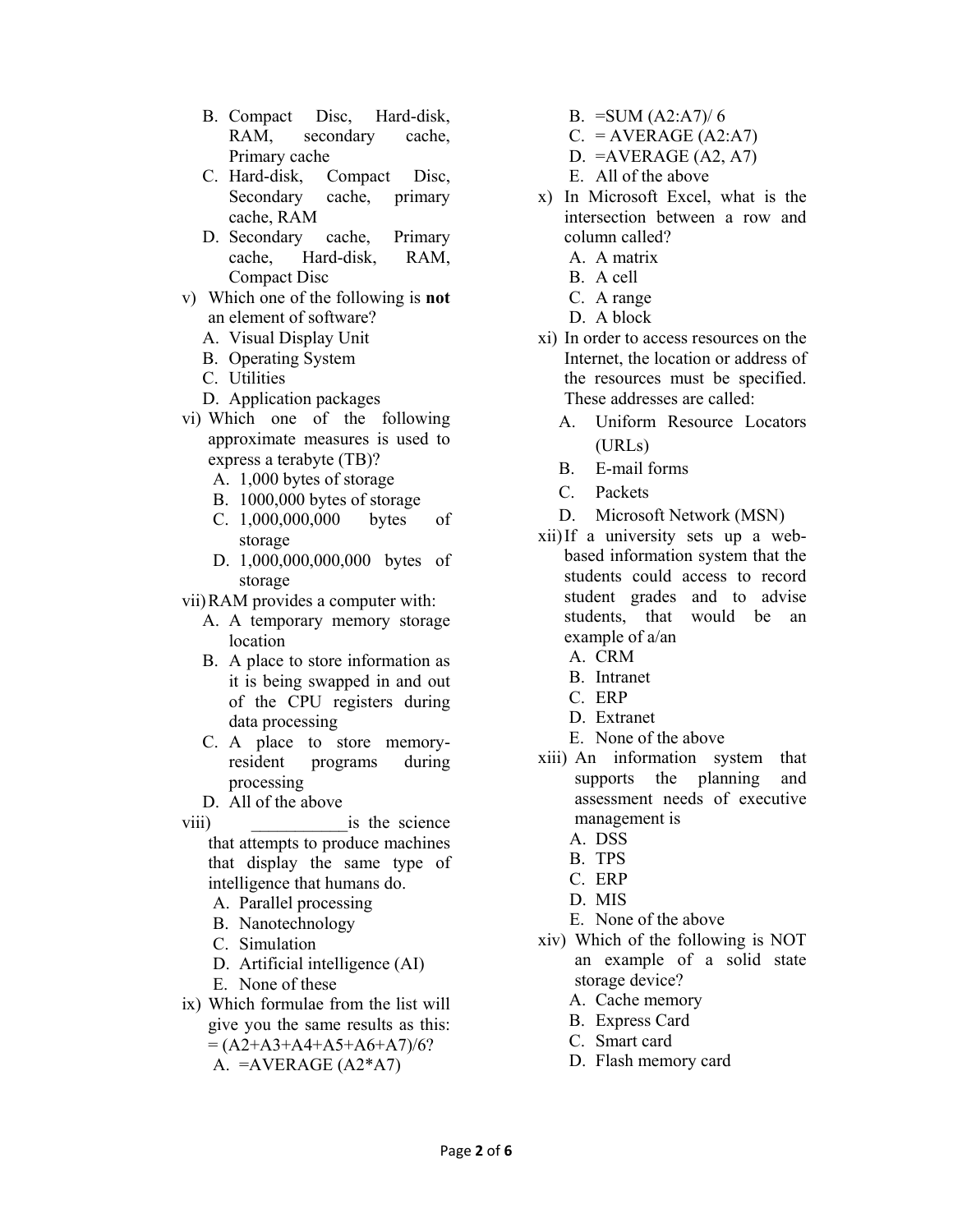- (b) Discuss **three** provisions that can be made to cater for the needs of the physically challenged in regard to their use of input and output devices. **(3 marks)**
- (c) Computers can be broadly classified in various ways, by their speed and computing power, there are mini computers and super computers. Describe each of these types of computers. **(3 marks)**
- (d) Describe the role of any **two** major components of a processor. **(2 marks)**
- (e) The memory of a computer system contains both RAM and ROM. State **two** differences between RAM and ROM in a typical PC computer system. **(2 marks)**
- (f) State **one** item of software which would need to be stored in ROM, and give a reason for your choice. **(2 marks)**
- (g) Explain one application area (use) of each type of input hardware below: **(2 marks)**
	- i) MICR Magnetic-Ink Character Reader
	- ii) Magnetic Stripe Card Readers.
	- iii) OMR Optical Mark Reader
	- iv) Bar code reader
- (h) Explain the role of the following motherboard components: **(1 mark)**
	- i) Complimentary Metal-Oxide Semiconductor (CMOS) battery
	- ii) Buses

### **SECTION B: (15 MARKS per question. Choose any Two)**

### **QUESTION TWO**

(a) The diagram below illustrates the structure of the Operating System consisting of 4 layers.

Use the diagram to answer the questions that follow:



i) Discuss any **four** functions of an operating system. **(4 marks)**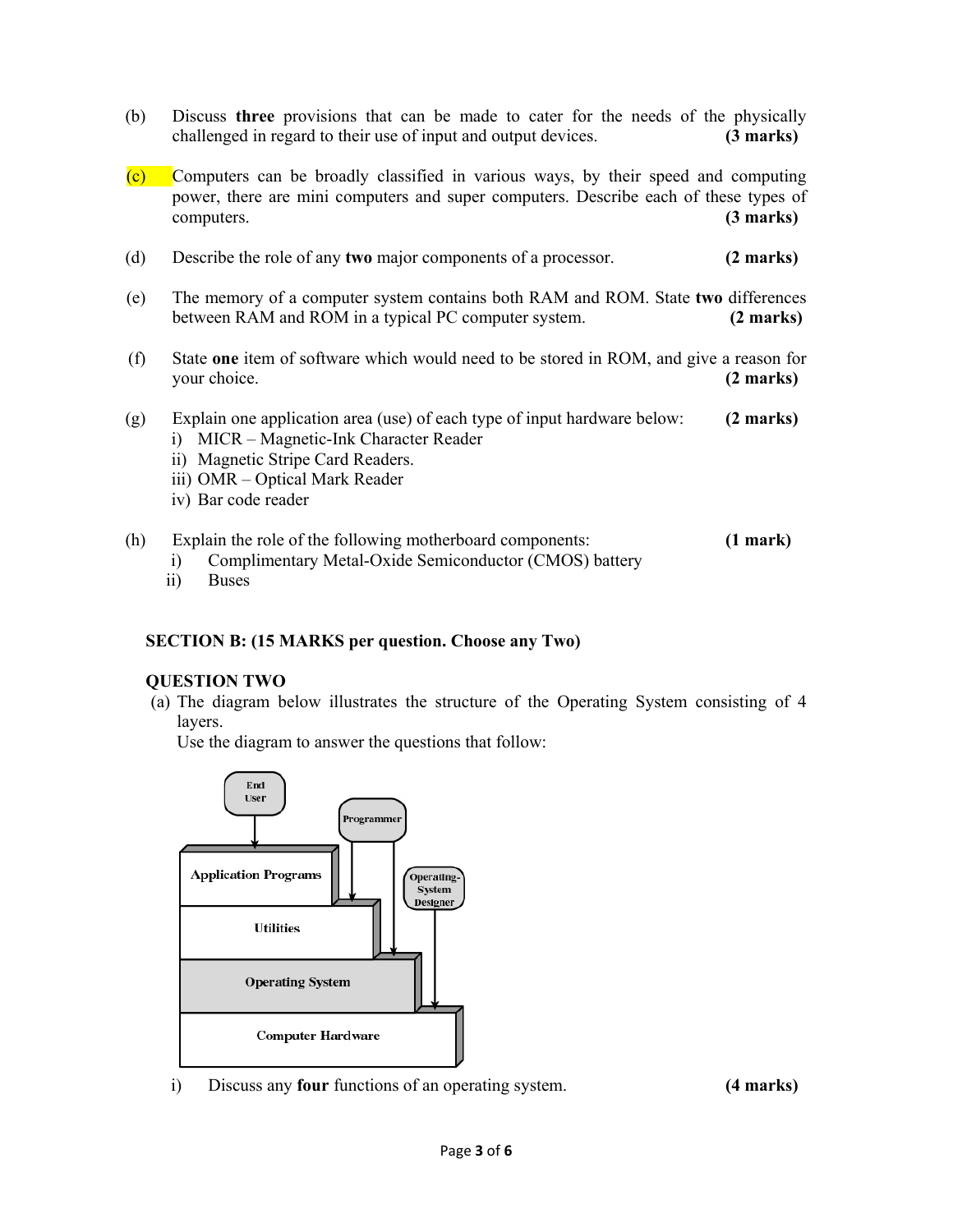| 11)              | Explain the role of utilities giving two examples of utility programs.                                                                                      |                            |  |
|------------------|-------------------------------------------------------------------------------------------------------------------------------------------------------------|----------------------------|--|
| $\overline{iii}$ | Briefly describe the duties of a programmer                                                                                                                 | (2 marks)                  |  |
| iv)              | Computer software is classified as system software and application software.<br>To which category does the operating system and application program belong? |                            |  |
|                  | (b) Give three differences of system software and application software.                                                                                     | $(1$ mark $)$<br>(3 marks) |  |
|                  | (c) Describe the network operating system, giving two examples.                                                                                             | (3 marks)                  |  |

# **QUESTION THREE**

(a) Setting up computer networks brings about many benefits as well as social, ethical and political concerns. Using appropriate examples of each differentiate between the following network terms:

| i) Wide Area Network (WAN) and Local Area Network (LAN) | $(3 \text{ marks})$ |
|---------------------------------------------------------|---------------------|
| ii) Intranet and Extranet                               | $(3 \text{ marks})$ |

- (b) Using appropriate examples discuss **four** benefits that Strathmore University would derive from having a computer network. **(4 marks)**
- (c) In the context of Africa today, discuss any **two** general political and or /social concerns that would arise from networking (use of computer networks). **(4 marks)**
- (d) List the two categories of network transmission media giving an example of each.

### **(1 mark)**

# **QUESTION THREE**

- (a) Computer Based Information Systems (CBIS) are now a vital feature in many organizations and businesses. For Banks, Airlines, Hospitals, Learning institutions, Government, etc. to improve on services delivery, efficiency and cut costs, computer based systems have been integrated and play a central role. The real benefits or limitations of this automation process may not be tangible or even quantifiable for many users.
	- i) Using examples, discuss **three** limitations of integration and use of computer applications. **(3 marks)**
	- ii) CBIS have been used as tools to support managerial decision-making over the years and some of the various tools/decision aids in decision making can be grouped into the following categories:
		- Transaction processing systems (TPS)
		- Management information systems (MIS)
		- Decision support systems (DSS)
		- Executive/expert systems (ESS)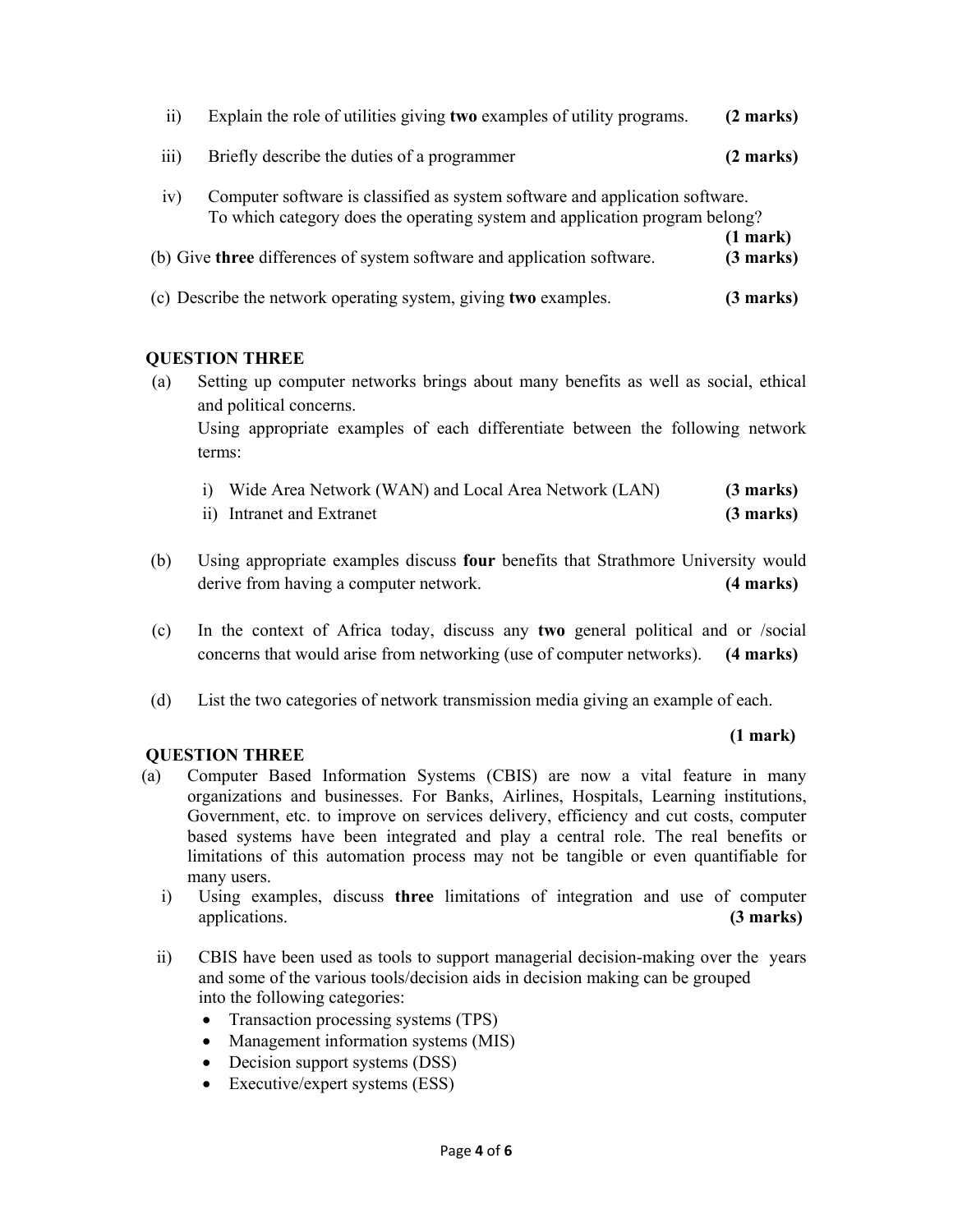Explain the role of any **three** of these Information Systems in the various departments of an organization, clearly stating the levels of management that they serve. **(6 marks)**

iii) Your mum's colleague would like to purchase a personal computer and asks for your advice.

What **three** aspects of the computer system would you advice that the colleague should take into consideration? Explain your advice. **(6 marks)**

## **QUESTION FOUR**

(a) The use of computers and networks indeed has many benefits but has also brought about number of security and safety concerns.

Explain the following terms/phrases in relation to information systems security.

|                                                                                    | $(3 \text{ marks})$ |
|------------------------------------------------------------------------------------|---------------------|
| i) Denial of Service (DoS) Attack                                                  |                     |
| ii) Intrusion detection software                                                   |                     |
| iii) Firewall                                                                      |                     |
| (b) What three activities constitute good password practice?                       | $(3 \text{ marks})$ |
| (c) Explain any three codes of conduct for computer use.                           | $(3 \text{ marks})$ |
| (d) Define a 'Computer Virus' and explain two possible sources of viral infections |                     |
|                                                                                    | $(3 \text{ marks})$ |
| (e) Explain three symptoms of an infected computer system.                         | (3 marks)           |

# **QUESTION FIVE**

(a) The following class performance data has been entered in an excel worksheet. Use the information given to answer the questions that follow.

|                | А                        | B            |         | D         | Ε |
|----------------|--------------------------|--------------|---------|-----------|---|
|                | <b>Class Performance</b> |              |         |           |   |
| $\overline{2}$ |                          |              |         |           |   |
| 3              | <b>Names</b>             | <b>Maths</b> | English | Geography |   |
| 4              |                          |              |         |           |   |
| 5              | James Njuguna            | 70           | 56      | 65        |   |
| 6              | David Omondi             | 34           | 12      | 45        |   |
| 7              | Jane Akinyi              | 67           | 29      | 52        |   |
| 8              | Eather Chelangat         | 89           | 90      | 85        |   |
| $\overline{9}$ | John Kibore              | 67           | 77      | 70        |   |
| 10             | Florence Nanjala         | 54           | 44      | 22        |   |
| 11             | Hyacinth Owino           | 60           | 14      | 17        |   |
| 12             | Steetlamp Onyango        | 87           | 65      | 83        |   |
| 13             |                          |              |         |           |   |

i) Write **three** different formulae which if placed in cell E5 will show the total marks for James Njuguna. **(3 marks)**